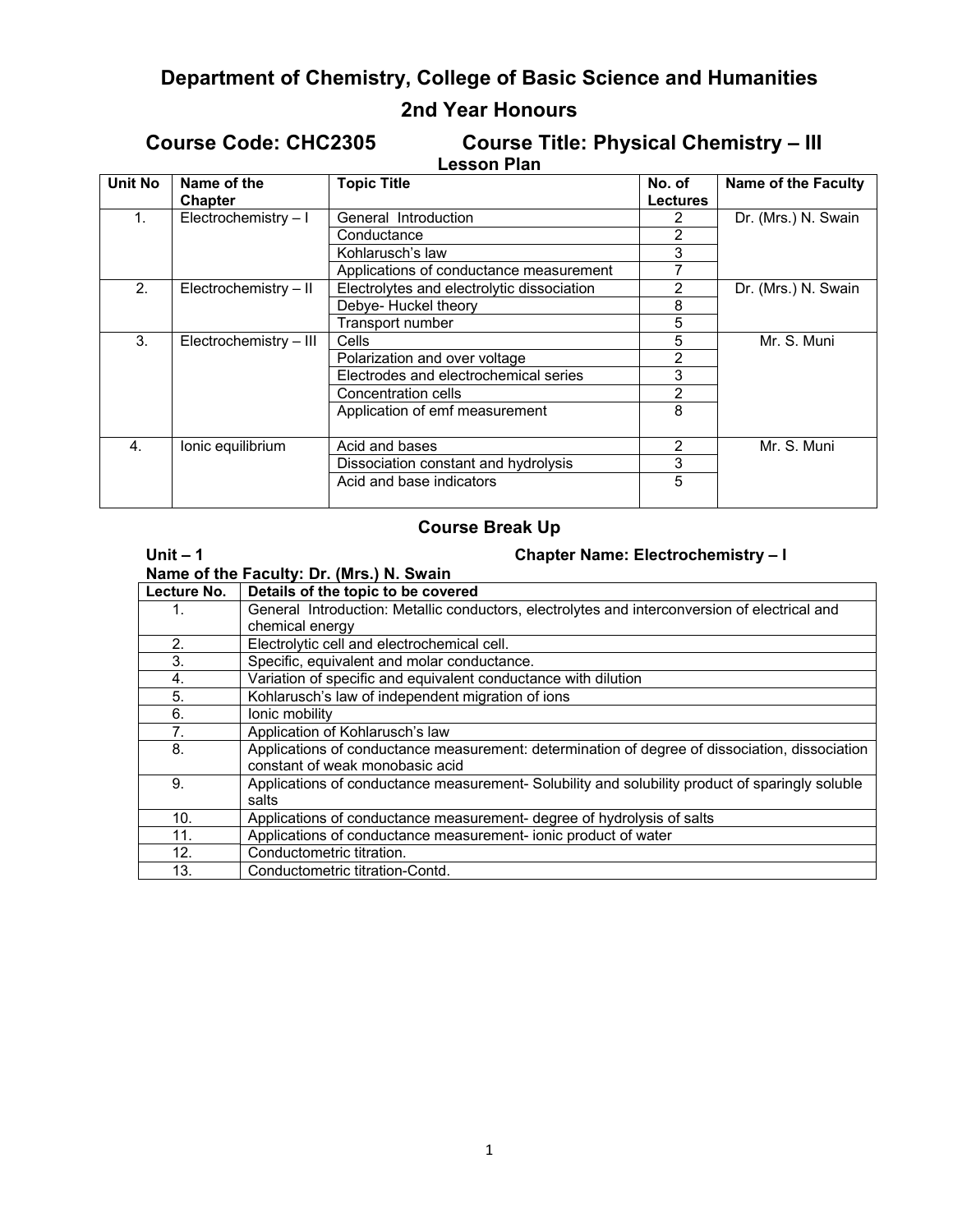**Name of the Faculty: Dr. (Mrs.) N. Swain**

| Lecture No. | Details of the topic to be covered                                        |
|-------------|---------------------------------------------------------------------------|
|             | Arrhenius theory of electrolytic dissociation                             |
| 2.          | Ostwald's dilution law; Strong and weak electrolytes                      |
| 3.          | Debye- Huckel theory of strong electrolyte                                |
| 4.          | Interionic attraction theory                                              |
| 5.          | lonic doublet                                                             |
| 6.          | Asymmetry effect and electrophoretic effect.                              |
| 7.          | Debye- Huckel limiting law(derivation not required)                       |
| 8.          | Debye- Huckel limiting law Contd.                                         |
| 9.          | Onsager's conductance equation and its validity (derivation no-t required |
| 10.         | Activity coefficient                                                      |
| 11.         | Transport number.                                                         |
| 12.         | Transport number-Continued                                                |
| 13.         | Transport number determination by Hittorf method.                         |

# Unit – 3 Chapter Name: Electrochemistry – III

| .                                | $\overline{C}$                                                                        |  |
|----------------------------------|---------------------------------------------------------------------------------------|--|
| Name of the Faculty: Dr. S. Muni |                                                                                       |  |
| Lecture No.                      | Details of the topic to be covered                                                    |  |
|                                  | Galvanic cell and cell reaction                                                       |  |
| 2.                               | Types of reversible electrodes and electrode reaction                                 |  |
| 3.                               | E.M.F of reversible cells and its experimental determination                          |  |
| 4.                               | Relation between cell emf, ∆H, ∆G, ∆S                                                 |  |
| 5.                               | Expression for single electrode potential                                             |  |
| 6.                               | Polarization and over voltage                                                         |  |
| 7.                               | Reference electrodes; Standard oxidation potential                                    |  |
| 8.                               | Electrochemical series and its application                                            |  |
| 9.                               | Concentration cells with transference                                                 |  |
| 10.                              | Concentration cells without transference                                              |  |
| 11.                              | Application of e.m.f. measurement- determination of transport number, valence of ions |  |
| 12.                              | Activity coefficient, solubility of sparingly soluble salts, heat of reaction         |  |
| 13.                              | pH and its determination by Hydrogen and Quinhydrone electrode                        |  |
| 14.                              | pH by glass electrode; Dissociation constant of weak monobasic acids                  |  |
| 15.                              | Ionic product of water, degree of hydrolysis, Potentiometric titration                |  |

## **Unit – 4 Chapter Name: Ionic Equilibria**

### **Name of the Faculty: Dr. S. Muni**

| Lecture No. | Details of the topic to be covered                                             |
|-------------|--------------------------------------------------------------------------------|
|             | Acid and bases, theory of acids and bases                                      |
|             | Relative strengths, solvent and substituent effect on strengths                |
|             | Dissociation constant of acids and bases. pH                                   |
|             | Salt hydrolysis, degree of hydrolysis                                          |
| 5.          | Buffer solutions, action, range, capacity; Henderson's equation                |
| 6.          | Buffers in the body- buffer of tissue fluids and carbonate-bicarbonate buffer. |
|             | Theory of acid and base indicators, range, choice of indicators                |
| 8.          | Neturalisation curves                                                          |
| 9.          | Elementary knowledge about other types of indicators.                          |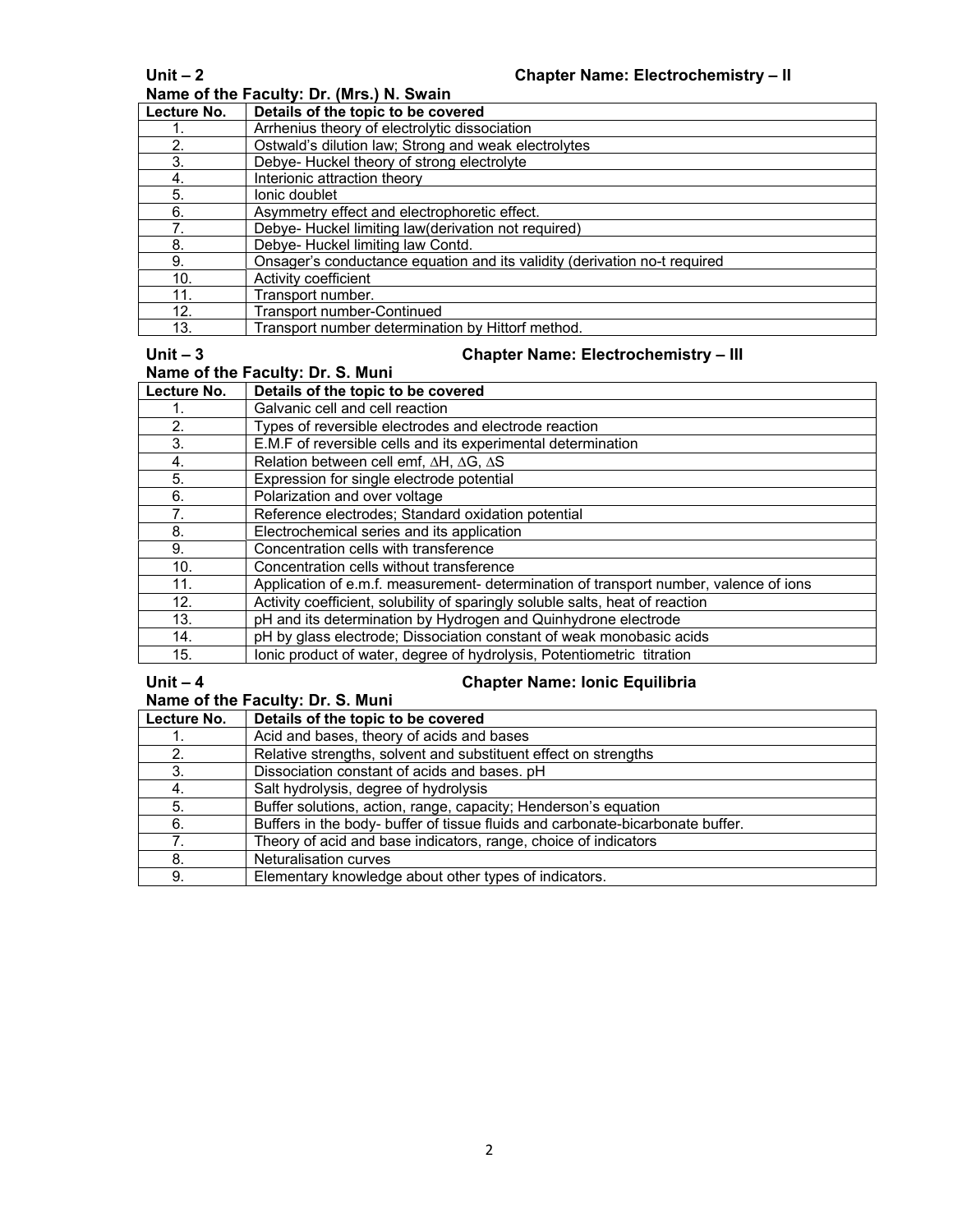# **Course Code: CHC2306 Course Title: Inorganic Chemistry – II**

### **Lesson Plan**

| Unit<br>No     | Name of the      | <b>Topic Title</b>                                                                   | No. of          | Name of the       |
|----------------|------------------|--------------------------------------------------------------------------------------|-----------------|-------------------|
|                | <b>Chapter</b>   |                                                                                      | <b>Lectures</b> | <b>Faculty</b>    |
| 1 <sub>1</sub> | Chemistry of     | Chemistry of s & p Block Elements: General properties                                | 2               |                   |
|                | s and p Block    | Hydrides and their classifications:                                                  | $\overline{2}$  |                   |
|                | Elements         | Study of compounds: Boric acids, borates, boron nitrides,<br>borohydides (diborane). | $\overline{3}$  | Mr. S.R Panda     |
|                |                  | Study of compounds carboranes, graphitic compounds,                                  | $\overline{2}$  |                   |
|                |                  | silanes.                                                                             |                 |                   |
|                |                  | Study of compounds Oxides and oxoacids of nitrogen,                                  | 8               |                   |
|                |                  | phosphorous and chlorine, Peroxo acids of sulphur,                                   |                 |                   |
|                |                  | Interhalogen compounds, pseudohalogens                                               |                 |                   |
| 2.1            | Non-aqueous      | Introduction& classification of solvents                                             | $\overline{2}$  | Mr. S.R Panda     |
|                | Solvents         | Reaction in liquid NH <sub>3</sub>                                                   | 3               |                   |
|                |                  | Liquid SO <sub>2</sub> :                                                             | 3               |                   |
|                | General          | General principles of metallurgy, various methods of                                 | $\overline{2}$  | Dr (Mrs). S. Jena |
|                | Principles<br>of | concentration                                                                        |                 |                   |
|                | Metallurgy       | purification and refining, metallurgy of important metals                            | $\overline{2}$  |                   |
|                |                  |                                                                                      |                 |                   |
| 3.1            | Principles<br>in | Concept of precipitation                                                             | $\overline{2}$  |                   |
|                | qualitative      | Analysis of acidic radicals                                                          | 4               |                   |
|                | analysis         | Analysis of interfering radicals                                                     | $\overline{2}$  |                   |
|                |                  | Analysis of basic radicals                                                           | 4               | Dr. H.S.Sahoo     |
| 4 <sub>1</sub> | <b>Nuclear</b>   | Nature of radiation, Composition of Nuclei, binding energy                           |                 | Dr (Mrs). S. Jena |
|                | Chemistry        |                                                                                      | 3               |                   |
|                |                  | Radioactive disintegration, kinetics of radioactive                                  | 3               |                   |
|                |                  | disintegration, Nuclear reactions                                                    |                 |                   |
|                |                  | Thermonuclear reactions, radiation detection and                                     | $\overline{4}$  |                   |
|                |                  | measurement, artificial transmutation                                                |                 |                   |
|                |                  | carbon dating, activation analysis, isotopic dilution,                               | $\overline{4}$  |                   |
|                |                  | radioactive titration                                                                |                 |                   |

# **Course Break Up**

### **Unit – 1 Chapter Name: Chemistry of s and p Block Elements Name of the Faculty: Mr. S. R. Panda**

| Lecture No. | Details of the topic to be covered                                                                                |
|-------------|-------------------------------------------------------------------------------------------------------------------|
|             | Inert pair effect, relative stability of different oxidation states, diagonal relationship and behaviour of first |
|             | member of each group                                                                                              |
| 2.          | Allotropy and catenation, Complex formation tendency of s and p block elements.                                   |
| 3.          | ionic, covalent and interstitial hydrides, its preparation                                                        |
| 4.          | Properties of hydrides and Basic beryllium acetate and nitrate.                                                   |
| 5.          | Preparation, properties, uses, structure and bonding of Boric acids                                               |
| 6.          | Preparation, properties, uses, structure and bonding of borates, boron nitrides                                   |
| 7.          | Preparation, properties, uses, structure and bonding of borohydides (diborane).                                   |
| 8.          | Preparation, properties, uses, structure and bondingofcarboranes, graphitic compounds.                            |
| 9.          | Preparation, properties, uses, structure and bonding of silanes,                                                  |
| 10.         | Preparation, properties, uses, structure and bonding of Oxides and oxoacids of nitrogen,                          |
| 11.         | Preparation, properties, uses, structure and bonding of oxoacids of phosphorous and chlorine                      |
| 12.         | Preparation, properties, uses, structure and bonding of Oxides of Chlorine                                        |
| 13.         | Preparation, properties, uses, structure and bonding of oxoacids of chlorine                                      |
| 14.         | Preparation, properties, uses, structure and bonding ofPeroxo acids of sulphur                                    |
| 15.         | Preparation, properties, uses, structure and bonding of Interhalogen compounds                                    |
| 16.         | Preparation, properties, uses, structure and bonding ofpolyhalide ions,                                           |
| 17.         | Preparation, properties, uses, structure and bonding ofpseudohalogens and basic properties of halogens.           |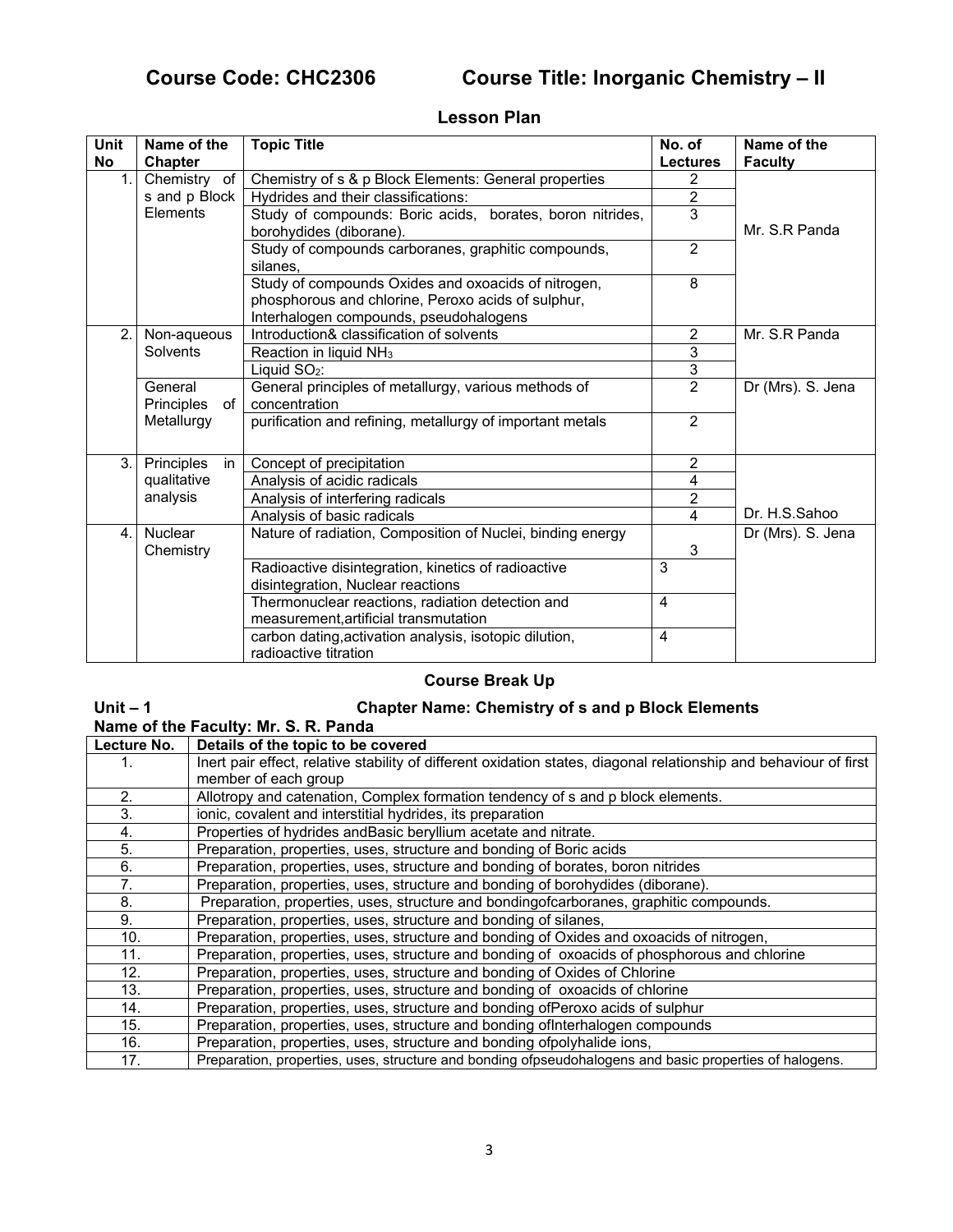## **Unit – 2 Chapter Name:Non – Aqueous Solvents**

**Name of the Faculty: Mr. S. R. Panda** 

| Lecture No. | Details of the topic to be covered                                                  |
|-------------|-------------------------------------------------------------------------------------|
|             | The properties of non- aqueous solvent,                                             |
|             | classification of solvents                                                          |
|             | solution of metal in liquid NH3, metathetical reaction                              |
| 4.          | ammonation reaction, acid base reactions and ammonolysis.                           |
| 5.          | Advantages and disadvantages of liquid ammonia as solvent                           |
| 6.          | autoionisation, solvolytic reaction, Precipitation reaction and acid base reaction. |
|             | Liquid SO2: auto ionisation, solvolytic reaction,                                   |
|             | Use of redox potential data - analysis of redox cycle                               |

### **Unit – 2 Chapter Name: General Principles of Metallurgy Name of the Faculty: Dr (Mrs). S. Jena**

| Lecture No. | Details of the topic to be covered                                                                  |
|-------------|-----------------------------------------------------------------------------------------------------|
|             | Principles involved in the extraction of elements. General principles of metallurgy, occurrence     |
|             | of metals with special emphasis on mineral wealth of India                                          |
|             | Calcination, roasting, smelting, bessemerization, various methods of concentration,                 |
|             | purification and refining (such as parting process, zone refining, oxidation refining, electrolytic |
|             | refining and solvent extraction)                                                                    |
|             | Metallurgy of important metals like Ag, Au, Zn, Cu, Ni                                              |

# Unit – 3 Chapter Name: Principles in qualitative analysis

# **Name of the Faculty: Dr. H. S. Sahoo**

| Lecture No. | Details of the topic to be covered                                                                                                              |
|-------------|-------------------------------------------------------------------------------------------------------------------------------------------------|
|             | Theory of precipitation: ionic product, solubility product.                                                                                     |
| 2.          | Co-precipitation, post-precipitation, Purification of precipitates                                                                              |
| 3.          | Identification of acid radicals                                                                                                                 |
| 4.          | Analysis of CO <sub>3</sub> <sup>2</sup> , NO <sub>2</sub> , S <sup>2</sup> , S <sub>2</sub> O <sub>3</sub> <sup>2</sup> , CH <sub>3</sub> COO- |
| 5.          | Analysis of F <sup>-</sup> , Cl <sup>-</sup> , Br <sup>-</sup> , I <sup>-</sup> , NO <sub>3</sub> <sup>-</sup>                                  |
| 6.          | Analysis of BO <sub>3</sub> <sup>3</sup> , C <sub>2</sub> O <sub>4</sub> <sup>2</sup> , PO <sub>4</sub> <sup>3</sup>                            |
| $7_{-}$     | Interfering radicals                                                                                                                            |
| 8.          | Separation of interfering radicals                                                                                                              |
| 9.          | Analysis of group-I basic radicals                                                                                                              |
| 10.         | Analysis of group -II basic radicals                                                                                                            |
| 11.         | Analysis of group -III A and group-IIIB basic radicals                                                                                          |
| 12.         | Analysis of group -IV and group V basic radicals                                                                                                |

## **Unit – 4 Chapter Name: Nuclear Chemistry**

| Name of the Faculty: Dr (Mrs). S. Jena |                                    |  |
|----------------------------------------|------------------------------------|--|
| Lecture No.                            | Details of the topic to be covered |  |

| Lecture No. | Details of the topic to be covered                                           |
|-------------|------------------------------------------------------------------------------|
|             | Nature of radiation from radioactive substances                              |
| 2.          | Composition of Nuclei, structure of nucleus, forces operative within nucleus |
| 3.          | nuclear stability and mass energy equivalence (binding energy)               |
| 4.          | Radioactive disintegration series,                                           |
| 5.          | kinetics of radioactive disintegration,                                      |
| 6.          | half-lifeperiod, average life period                                         |
| 7.          | Nuclear reactions: Types of nuclear reactions,                               |
| 8.          | thermonuclear reactions including fusion and fission reactions               |
| 9.          | radiation detection and measurement, semi-conductors detectors               |
| 10.         | Artificial transmutation of elements,                                        |
| 11.         | Radio-carbon dating                                                          |
| 12.         | synthetic elements                                                           |
| 13.         | Activation analysis                                                          |
| 14.         | isotopic dilution and radioactive titration                                  |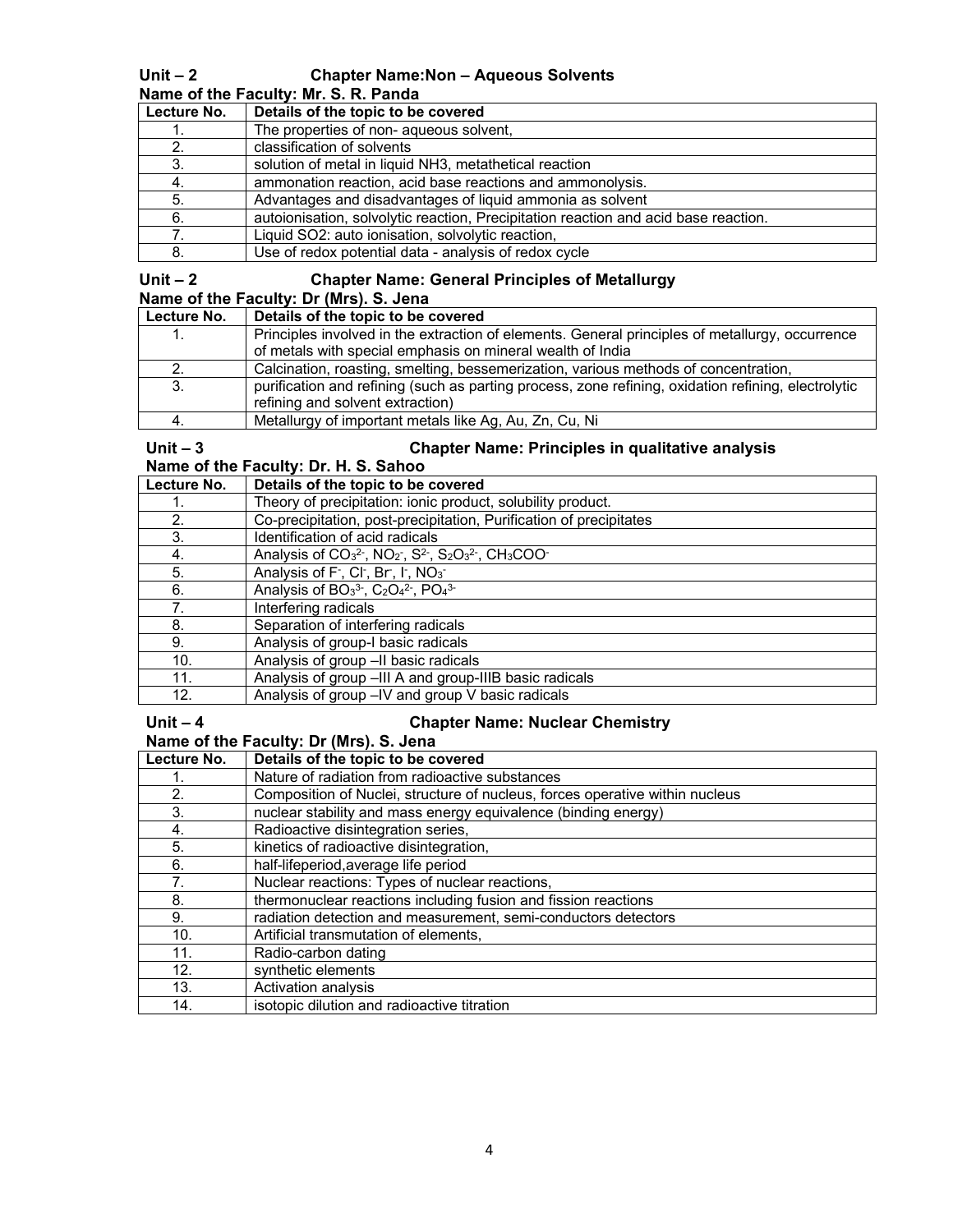Unit – 1

# **Course Code: CHC2307 Course Title: Organic Chemistry – II**

## **Lesson Plan**

| Unit<br>No. | Name of the Chapter                 | <b>Topic Title</b>                                    | No. of<br><b>Lectures</b> | <b>Name of the Faculty</b> |
|-------------|-------------------------------------|-------------------------------------------------------|---------------------------|----------------------------|
|             | Halogen compounds                   | Aliphatic halide preparation and general<br>mechanism | 4                         | Dr. P. K. Jena             |
|             |                                     | Aryl halides                                          | 5                         |                            |
|             |                                     | Organometallic compounds                              | 2                         |                            |
| 2.          | Alcohols, phenols, ethers and       | Alcohols                                              | 4                         | Dr. B. P. Acharya          |
|             | epoxides                            | <b>Phenols</b>                                        | 6                         |                            |
|             |                                     | <b>Ethers and Epoxides</b>                            | 2                         |                            |
| 3.          | Carbonyl compounds                  | Structure and reactivity                              | 3                         | Dr. H. Nayak               |
|             |                                     | Name reactions and rearrangements                     | 8                         |                            |
|             |                                     | Active methylene compounds and                        | 3                         |                            |
|             |                                     | applications                                          |                           |                            |
| 4.          | their<br>Carboxylic<br>acids<br>and | Properties and reactivities                           | 2                         | Dr. H. Nayak,              |
|             | derivatives.                        | Hydroxy and unsaturated acids                         | 2                         |                            |
|             |                                     | Acid derivatives                                      | 2                         |                            |
|             |                                     | Ester hydrolysis                                      | 2                         |                            |
|             |                                     | Name reactions                                        | 4                         |                            |
|             | Sulphur containing compounds        | <b>Synthesis and Properties</b>                       | 3                         | Dr. P. K. Jena             |

## **Course Break Up**

|    |  | <b>Chapter Name: Halogen compounds</b> |  |
|----|--|----------------------------------------|--|
| '' |  |                                        |  |

|             | Name of the Faculty: Dr. P. K. Jena                                                                |  |  |
|-------------|----------------------------------------------------------------------------------------------------|--|--|
| Lecture No. | Details of the topic to be covered                                                                 |  |  |
|             | Methods of preparation of aliphatic halides vai SN1 mechanisms                                     |  |  |
| 2.          | Methods of preparation of aliphatic halides vai SN2 and SNi mechanisms                             |  |  |
| 3.          | nucleophilic substitution reactions -with stereochemical aspects and effect of solvent etc.;       |  |  |
| 4.          | nucleophilic substitution vs. elimination.                                                         |  |  |
| 5.          | Preparation of aryl halides, including preparation from diazonium salts.                           |  |  |
| 6.          | nucleophilic aromatic substitution;                                                                |  |  |
| 7.          | SNAr, Benzyne mechanism.                                                                           |  |  |
| 8.          | Relative reactivity of alkyl, allyl halides towards nucleophilic substitution reactions.           |  |  |
| 9.          | Relative reactivity of benzyl, vinyl and aryl halides towards nucleophilic substitution reactions. |  |  |
| 10.         | Organometallic compounds of Mg - Use in synthesis of organic compounds.                            |  |  |
| 11.         | Organometallic compounds of Li - Use in synthesis of organic compounds.                            |  |  |
|             |                                                                                                    |  |  |

### **Unit – 2 Chapter Name: Alcohols, Phenols, Ethers and Epoxides Name of the Faculty: Dr. B. P. Acharya**

| Lecture No.                               | Details of the topic to be covered                                                        |
|-------------------------------------------|-------------------------------------------------------------------------------------------|
|                                           | Alcohols: preparation and relative reactivity of 1°, 2°, 3° alcohols.                     |
| 2.                                        | Properties of alcohols, Bouvaelt-Blanc Reduction.                                         |
| 3.                                        | Preparation and properties of glycols: Oxidation by periodic acid and lead tetra acetate. |
| 4.                                        | Pinacol-Pinacolone rearrangement.                                                         |
| 5.                                        | Phenols: Preparation and properties; Acidity and factors effecting it.                    |
| 6.                                        | Ring substitution reactions.                                                              |
| $7_{\scriptscriptstyle{\ddot{\text{c}}}}$ | Reimer-Tiemann Reaction with mechanism.                                                   |
| 8.                                        | Kolbe's-Schmidt Reactions with mechanism.                                                 |
| 9.                                        | Fries rearrangements with mechanism.                                                      |
| 10.                                       | Claisen rearrangements with mechanism.                                                    |
| 11.                                       | Ethers and Epoxides: Preparation and reactions with acids. Reactions of epoxides with     |
|                                           | alcohols, ammonia derivatives.                                                            |
| 12.                                       | Reactions with LiAlH4, Grignard and Organolithium reagents.                               |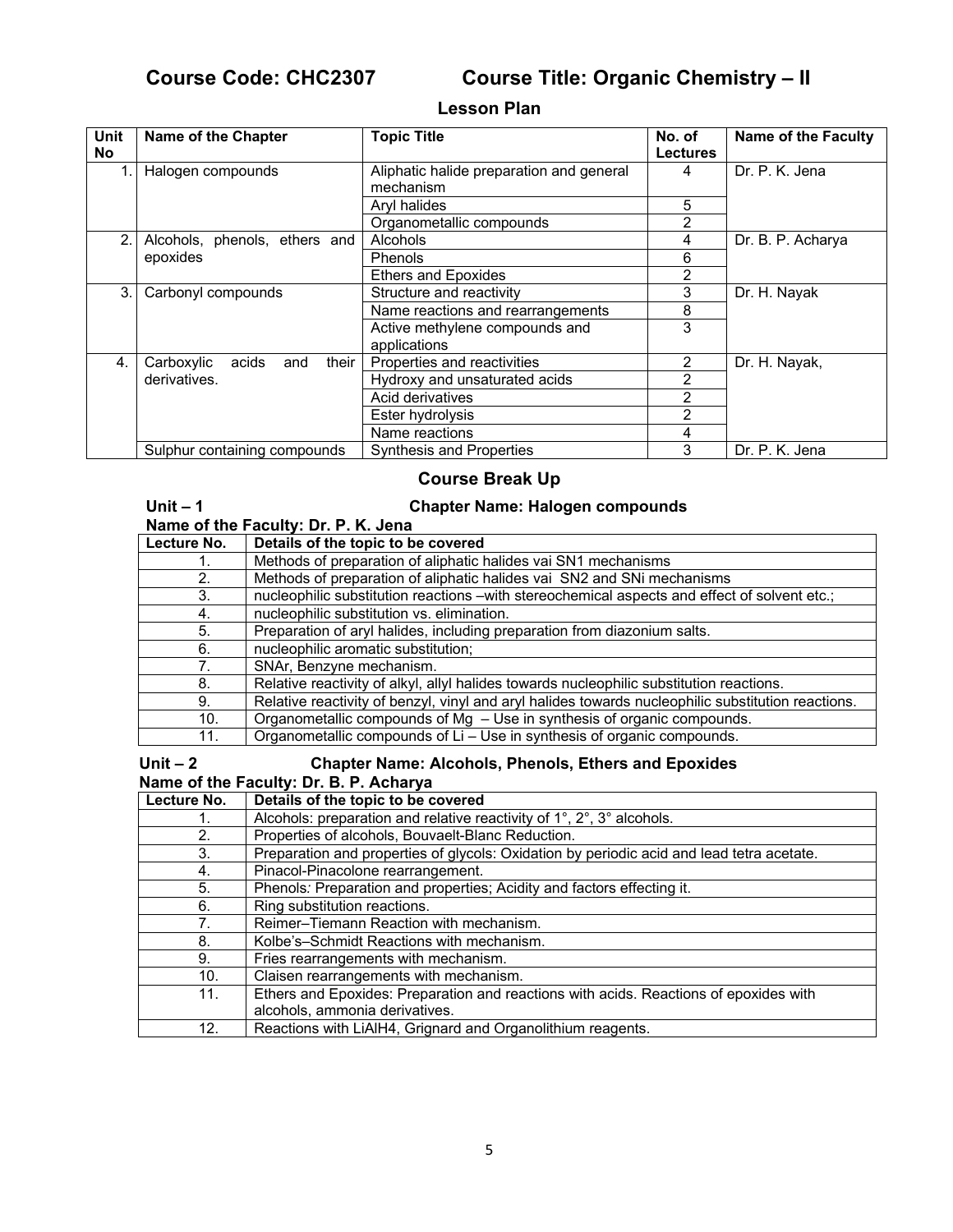| Name of the Faculty: Dr. H. Nayak |                                                                                              |  |  |
|-----------------------------------|----------------------------------------------------------------------------------------------|--|--|
| Lecture No.                       | Details of the topic to be covered                                                           |  |  |
|                                   | Structure, reactivity                                                                        |  |  |
| 2.                                | Nucleophilic additions, Nucleophilic addition-elimination reactions with ammonia derivatives |  |  |
|                                   | with mechanism                                                                               |  |  |
| 3.                                | Mechanisms of Aldol and Benzoin condensation                                                 |  |  |
| 4.                                | Knoevenagel condensation, Claisen-Schmidt,                                                   |  |  |
| 5.                                | Perkin, Cannizzaro deaction                                                                  |  |  |
| 6.                                | Wittig reaction, Beckmann rearrangement                                                      |  |  |
| 7.                                | Benzil-Benzilic acid rearrangements, haloform reaction                                       |  |  |
| 8.                                | Baeyer Villiger oxidation, a-substitution reactions,                                         |  |  |
| 9.                                | reductions: Clemmensen, Wolff-10Kishner,                                                     |  |  |
| 10.                               | reductions:LiAlH4, NaBH <sub>4</sub> , MPV                                                   |  |  |
| 11.                               | reductions:PDC and PGC; Addition reactions of unsaturated carbonyl compounds: Michael        |  |  |
|                                   | addition                                                                                     |  |  |
| 12.                               | Active methylene compounds: Keto-enol tautomerism.                                           |  |  |
| 13.                               | Preparation and synthetic applications                                                       |  |  |
|                                   | of diethyl malonate                                                                          |  |  |
| 14.                               | Preparation and synthetic applications                                                       |  |  |
|                                   | of ethyl acetoacetate                                                                        |  |  |

**Unit – 4 Chapter Name: Carboxylic acids and their derivatives** 

**Name of the Faculty: Dr. H. Nayak**

| Lecture No.    | Details of the topic to be covered                                                            |
|----------------|-----------------------------------------------------------------------------------------------|
|                | Preparation and physical properties                                                           |
| 2.             | Reactions of monocarboxylic acids, Typical reactions of dicarboxylic acids; succinic/phthalic |
| 3.             | Hydroxy acids; lactic, malic, tartaric, citric,                                               |
| 4.             | Unsaturated acids; maleic and fumaric acids                                                   |
| 5.             | Preparation and reactions of acid chlorides                                                   |
| 6.             | Preparation and reactions of anhydrides, esters and amides                                    |
| 7 <sub>1</sub> | Comparative study of nucleophilic sustitution at acyl group -Mechanism of acidic and alkaline |
|                | hydrolysis of esters                                                                          |
| 8.             | Comparative study of nucleophilic sustitution at acyl group -Mechanism of acidic and alkaline |
|                | hydrolysis of esters                                                                          |
| 9.             | Claisen condensation, Dieckmann reaction                                                      |
| 10.            | Reformatsky reactions                                                                         |
| 11.            | Hofmann bromamide degradation                                                                 |
| 12.            | Curtius rearrangement.                                                                        |

### **Unit – 4 Chapter Name: Sulphur containing compounds**

**Name of the Faculty: Dr. P. K. Jena**

| Lecture No. | Details of the topic to be covered                                   |
|-------------|----------------------------------------------------------------------|
|             | Preparation and reactions of thiols, thioethers and sulphonic acids. |
|             | Mustard gas: Preparation from ethylene, Oxidation                    |
|             | Chlorination of mustard gas                                          |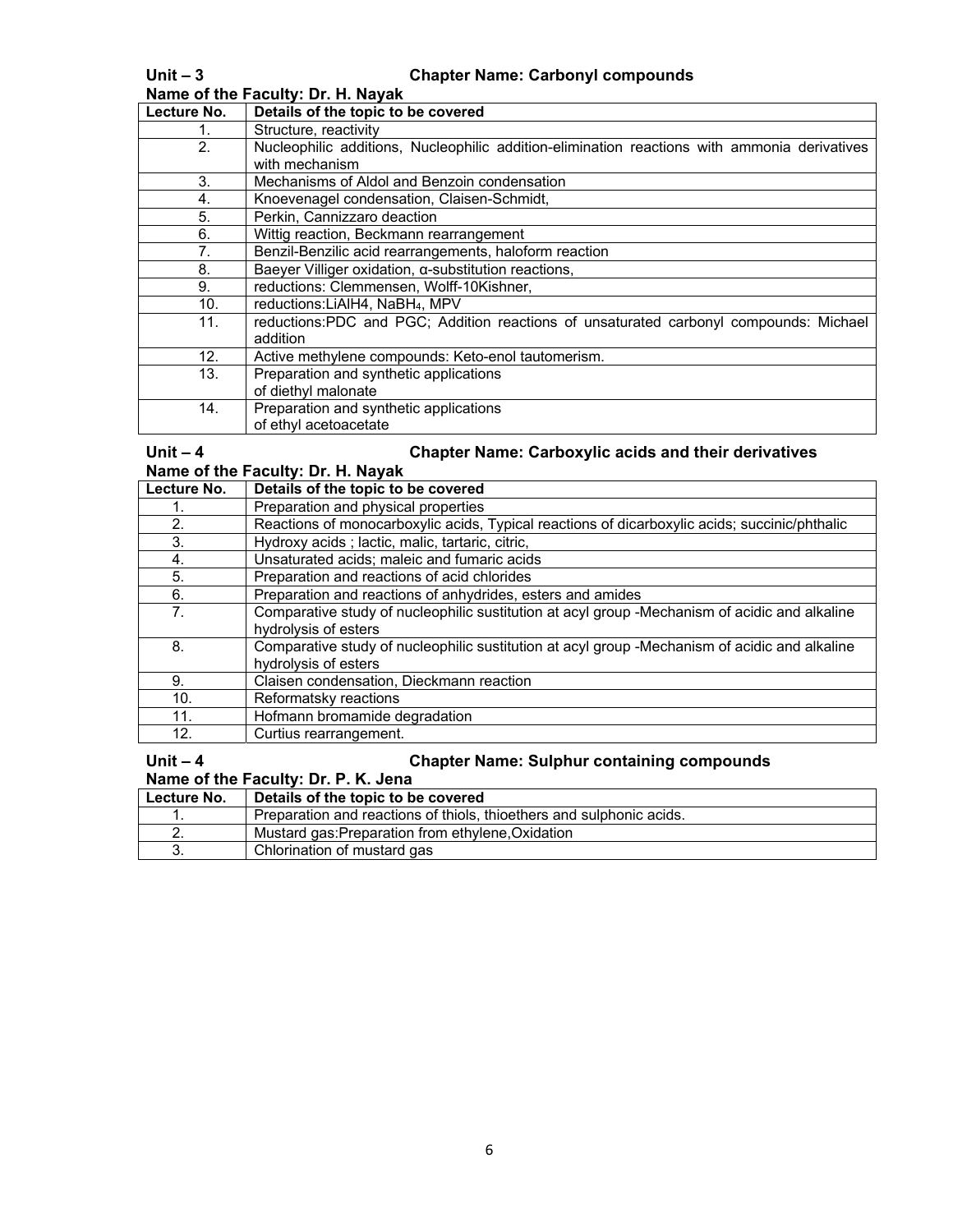# **Course Code: CHS2301 Course Title: Pesticide Chemistry**

### **Lesson Plan**

| Unit<br>No. | Name of the Chapter          | <b>Topic Title</b>                                       | No. of<br><b>Lectures</b> | Name of the Faculty |
|-------------|------------------------------|----------------------------------------------------------|---------------------------|---------------------|
|             | <b>Basic Concept</b>         | Inroduction and basic idea                               | 4                         | Miss S. Sahoo       |
|             | Synthesis and Uses - I       | Synthesis, manufacture and usages of<br>Organochlorines  | 2                         | Miss S. Sahoo       |
|             |                              | Synthesis, manufacture and usages of<br>Organophosphates | 2                         |                     |
|             | 3. Synthesis and Uses $-$ II | Synthesis, manufacture and usages of<br>Carbamates       | 2                         | Miss S. Sahoo       |
|             |                              | Synthesis, manufacture and usages of<br>Quinones         |                           |                     |
|             |                              | Synthesis, manufacture and usages of<br>Anilides         | 2                         |                     |

## **Course Break Up**

### **Unit – 1 Chapter Name: Basic Concept**

**Name of the Faculty: Miss S. Sahoo**

| Lecture No. | Details of the topic to be covered                            |
|-------------|---------------------------------------------------------------|
|             | General introduction to pesticides (natural and synthetic)    |
|             | Benefits and adverse effects; Changing concepts of pesticides |
|             | Structure activity relationship of pesticides                 |
|             | Structure activity relationship of pesticides cotd.           |

## Unit – 2 Chapter Name: Synthesis and uses – I

## **Name of the Faculty: Miss S. Sahoo**

| Lecture No. | Details of the topic to be covered                         |
|-------------|------------------------------------------------------------|
|             | Synthesis and technical manufacture and uses of DDT        |
|             | Synthesis and technical manufacture and uses of Gammexene  |
|             | Synthesis and technical manufacture and uses of Malathion  |
|             | Synthesis and technical manufacture and uses of Parathion. |

### **Unit – 3 Chapter Name: Synthesis and uses – II**

| Name of the Faculty: Miss S. Sahoo |                                                                        |  |
|------------------------------------|------------------------------------------------------------------------|--|
| Lecture No.                        | Details of the topic to be covered                                     |  |
|                                    | Synthesis, technical manufacture and usages of Carbamates: Carbofuran. |  |
|                                    | Synthesis, technical manufacture and usages of Carbamates: Carbaryl.   |  |
|                                    | Synthesis, technical manufacture and usages of Quinones: Chloranil.    |  |
|                                    | Synthesis, technical manufacture and usages of Anilides: Alachlor.     |  |
|                                    | Synthesis, technical manufacture and usages of Anilides: Alachlor.     |  |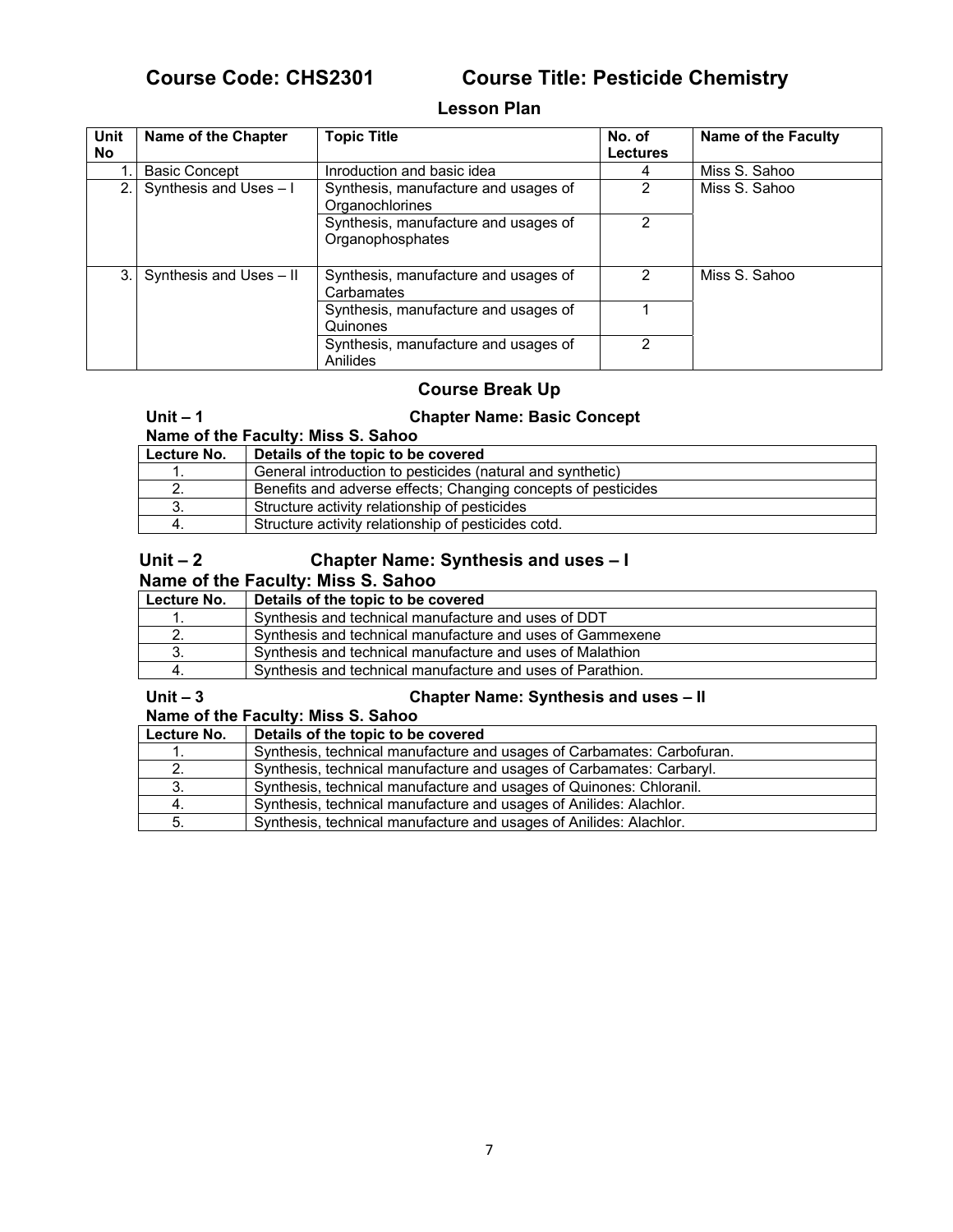Class: B. Sc. 2<sup>nd</sup> Year generic 3<sup>rd</sup> semester

**Course Code: CHG2303 Course Title: Transition Metal and Co-ordination Chemistry, States of Matter and Chemical Kinetics** 

# **Lesson Plan**

| Unit<br>No     | Name of the Chapter            | <b>Topic Title</b>                                                                                                                                                    | No. of<br><b>Lectures</b> | <b>Name of the Faculty</b> |
|----------------|--------------------------------|-----------------------------------------------------------------------------------------------------------------------------------------------------------------------|---------------------------|----------------------------|
| $\mathbf{1}$   | <b>Transition Elements (3d</b> | Properties of transitions elements                                                                                                                                    | 8                         | Dr. Himansu Sekhar Sahoo   |
|                | Series)                        | Lanthanoids and actinoids                                                                                                                                             | $\overline{\mathbf{4}}$   |                            |
| $\overline{2}$ | Co-ordination<br>Chemistry     | Valence Bond Theory (VBT): Inner and<br>outer orbital complexes of Cr, Fe, Co, Ni<br>and Cu                                                                           | $\overline{2}$            | Mr .Sirish Ranjan Panda    |
|                |                                | Structural and stereoisomerism in<br>complexes. Drawbacks of VBT.                                                                                                     | $\overline{2}$            |                            |
|                |                                | IUPAC system of nomenclature                                                                                                                                          | $\overline{2}$            |                            |
| $\overline{2}$ | <b>Crystal Field Theory</b>    | Crystal field effect, octahedral symmetry,<br>Crystal field stabilization energy(CFSE),<br>Crystal field effects for weak and strong<br>fields, tetrahedral symmetry. | 3                         |                            |
|                |                                | Factors affecting the magnitude of D.<br>Spectrochemical series, Comparison of<br>CFSE for $O_h$ and $T_d$ complexes,                                                 | 3                         |                            |
|                |                                | Tetragonal distortion of octahedral<br>geometry. Jahn-Teller distortion, Square<br>planar coordination                                                                | 2                         |                            |
| $\overline{3}$ | Liquids                        | <b>General Introduction</b>                                                                                                                                           | $\mathbf{1}$              | Dr. Sachidananda Muni      |
|                |                                | Surface Tension and Viscosity                                                                                                                                         | 4                         |                            |
|                |                                | Effect of temperature                                                                                                                                                 | 1                         |                            |
|                | Solids                         | General Introduction                                                                                                                                                  | $\mathbf{1}$              |                            |
|                |                                | Types and symmetry elements                                                                                                                                           | $\overline{2}$            |                            |
|                |                                | Laws of crystallography                                                                                                                                               | $\overline{2}$            |                            |
|                |                                | $X - ray$ diffraction                                                                                                                                                 | 1                         |                            |
|                |                                | Structures of various solids                                                                                                                                          | 1                         |                            |
|                |                                | Defects in crystals                                                                                                                                                   | 1                         |                            |
|                |                                | Glass and liquid crystal                                                                                                                                              | $\mathbf{1}$              |                            |
| $\overline{4}$ | Kinetic Theory of Gases        | <b>General Introduction</b>                                                                                                                                           | $\mathbf{1}$              | Ms. Subhasmita Sahoo       |
|                |                                | Derivation of gas equation and critical                                                                                                                               | 3                         |                            |
|                |                                | phenomena                                                                                                                                                             |                           |                            |
|                |                                | Maxwell Boltzmann distribution laws and<br>viscocity of gases                                                                                                         | 4                         |                            |
|                | <b>Chemical Kinetics</b>       | General Introduction                                                                                                                                                  | 1                         |                            |
|                |                                | Derivation of rate equation                                                                                                                                           | 3                         |                            |
|                |                                | Theories of reaction rate                                                                                                                                             | 3                         |                            |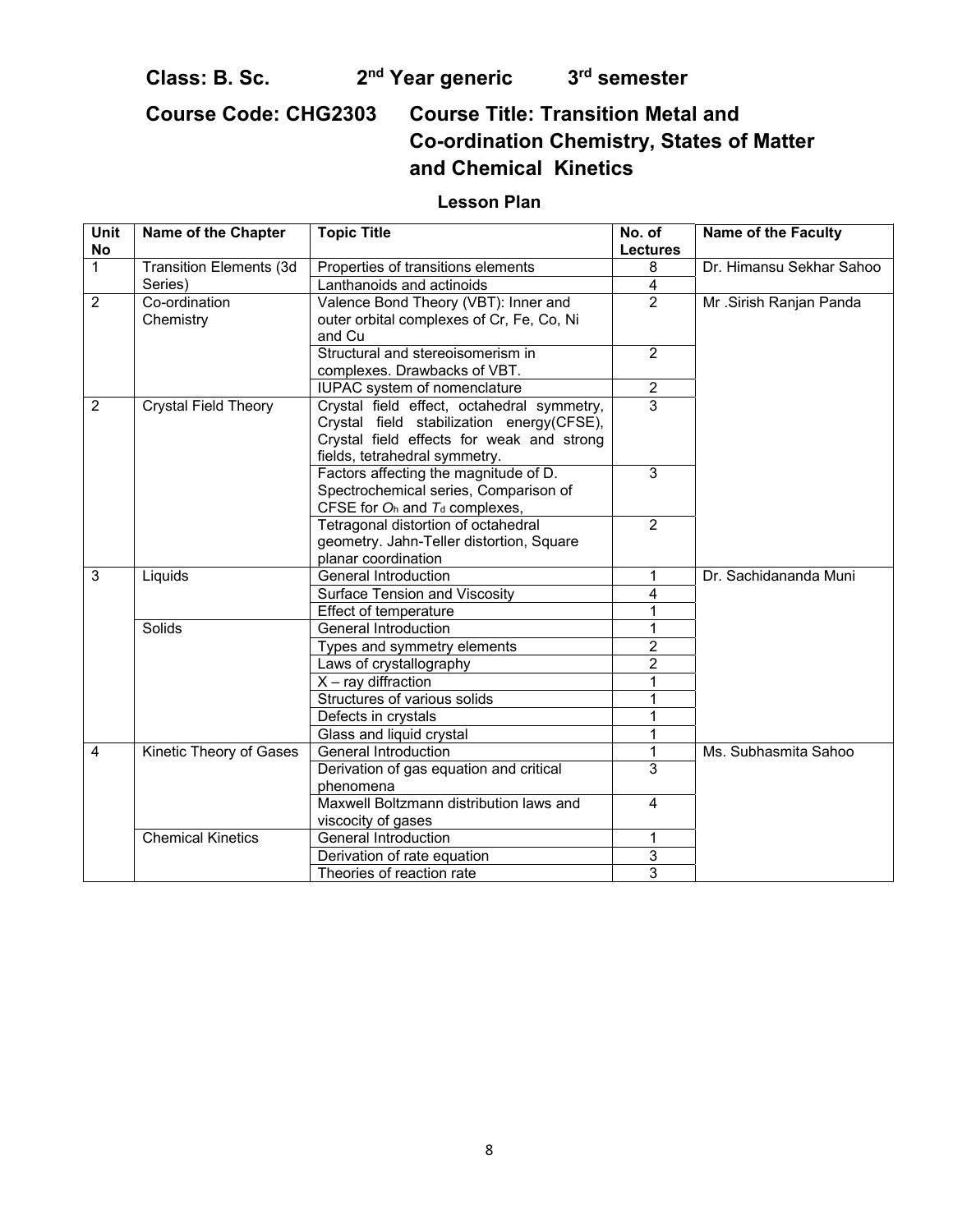| Unit $-1$                            | <b>Chapter Name: Transition Elements</b>                                             |
|--------------------------------------|--------------------------------------------------------------------------------------|
| Name of the Faculty: Dr. H. S. Sahoo |                                                                                      |
| Lecture No.                          | Details of the topic to be covered                                                   |
|                                      | Transition elements: Introduction and electronic configuration and variable valency  |
| 2.                                   | Colour, magnetic behaviour of transition elements                                    |
| 3.                                   | Transition elements: catalytic properties and different complexes                    |
| 4.                                   | Ability of transition metals to form comlexes                                        |
| 5.                                   | Stability of various oxidation states vs emf                                         |
| 6.                                   | Oxidation states of Mn: Latimer diagram of Mn                                        |
| 7.                                   | Oxidation states of Fe: Latimer diagram of Fe                                        |
| 8.                                   | Oxidation states of Cu: Latimer diagram of Cu                                        |
| 9.                                   | Lanthanoids- Electronic configuration, oxidation states                              |
| 10.                                  | Lanthanoids: Colour and magnetic properties                                          |
| 11.                                  | Lanthanoid contraction and its consequences, separation of lanthanides               |
| 12.                                  | Actinoids- Electronic configuration, oxidation states and comparison with lathanoids |

### **Unit – 2 Chapter Name: Co-ordination Chemistry Name of the Faculty: Mr. S. R. Panda**

| Lecture No. | Details of the topic to be covered                                                              |
|-------------|-------------------------------------------------------------------------------------------------|
|             | Valence Bond Theory (VBT):postulates, definition of inner outer orbital complexes explanation   |
|             | with hybridization and structure of complexes of Cr, Fe, Co, Ni and Cu (coordination numbers 4) |
|             | hybridization and structure of complexes of Cr, Fe, Co, Ni and Cu (coordination numbers 6).     |
| 3.          | Isomerism in complexes and its classification types of Structural isomerism and its examples.   |
|             | stereoisomerism in complexes its types , geometrical isomerism with coordination number 4       |
|             | with examples                                                                                   |
|             | geometrical isomerism with coordination number 6 with examples . Drawbacks of VBT               |
| 5.          | IUPAC system of nomenclature rules with explanation                                             |
| 6.          | Examples for naming and practicing the rule for some complexes                                  |

| Unit $-2$<br><b>Chapter Name: Crystal Field Theory</b><br>Name of the Faculty: Mr. S. R. Panda |                                                                                                        |
|------------------------------------------------------------------------------------------------|--------------------------------------------------------------------------------------------------------|
| Lecture No.                                                                                    | Details of the topic to be covered                                                                     |
|                                                                                                | Introduction to crystal field theory, important features of CFT, crystal field splitting of d orbitals |
|                                                                                                | in octahedral symmetry & tetrahedral symmetry                                                          |
| 2.                                                                                             | Splitting of d orbitals in tetragonal complexes                                                        |
| 3.                                                                                             | Crystal field stabilization energy(CFSE), Crystal field effects for weak and strong fields,            |
|                                                                                                | tetrahedral symmetry                                                                                   |
| 4.                                                                                             | Factors affecting the magnitude of D.                                                                  |
| 5.                                                                                             | Spectrochemical series and its use and applications                                                    |
| 6.                                                                                             | Comparison of CFSE for Oh and Td complexes                                                             |
|                                                                                                | Tetragonal distortion of octahedral geometry.                                                          |

# **Unit – 3 Chapter Name: Liquids**

8. **Jahn-Teller distortion, Square planar coordination** 

**Name of the Faculty: Dr. S. Muni** 

| Lecture No. | Details of the topic to be covered                                           |
|-------------|------------------------------------------------------------------------------|
|             | General introduction                                                         |
|             | Surface tension – its explanation                                            |
|             | Determination of surface tension using stalagmometer                         |
|             | Viscosity – its explanation                                                  |
|             | Determination of co – efficient of viscosity using Ostwald viscometer        |
|             | Effect of temperature on surface tension and $\cos$ – efficient of viscosity |